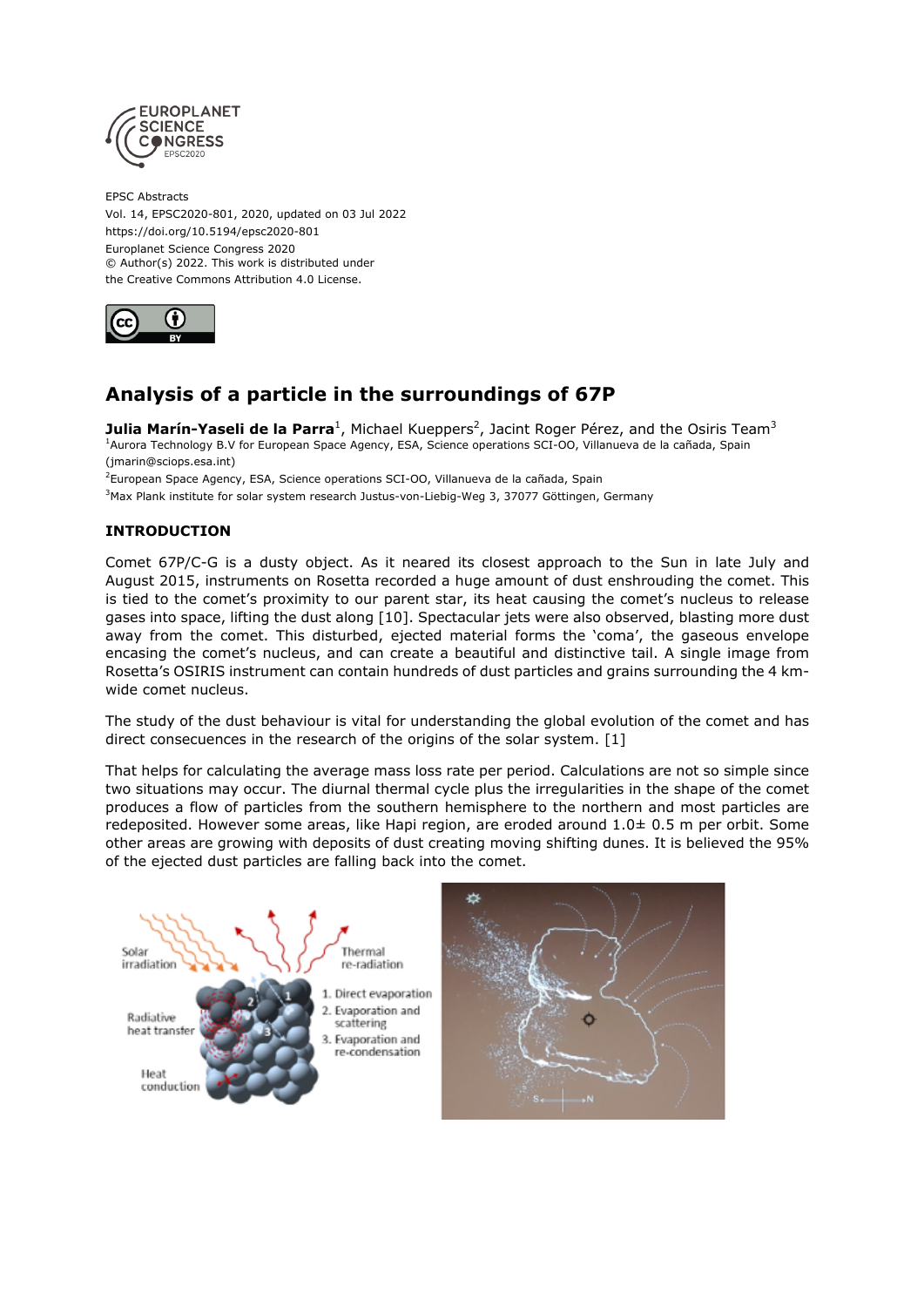### **DUST ANALYSIS**

A simple image of the OSIRIS instrument can contain hundreds of dust and grain particles around a 4km sphere around the core. The images above show the level of complexity when processing an image. Partly, most image sequences are processed manually [5]



The largest particle that has been observed on the surface of the comet is at least 20 x 30 x 40 m in size and displaced by a distance of 140 m [4].



#### **BIG BOULDERS**

Sometimes, even larger chunks of material left the surface of 67P/C-G – as shown here. The sizeable chunk in this view was spotted a few months ago by astrophotographer Jacint Roger from Spain, who mined the Rosetta archive, processed some of the data, and posted the finished images on Twitter as an animated GIF. He spotted the orbiting object ina sequence of images taken by Rosetta's OSIRIS narrow-angle camera on 21 October 2015. At that time, the spacecraft was at over 400 km away from 67P/C-G's centre. The trajectories have been calculated with Trackmate [7] and SPICE [9]. The location of the particles in the image list of the instrument is complicated due to the large number of particles that the images contain.



This particle was nicknamed Churymoon and at present its trajectory,orbital stability [8] is being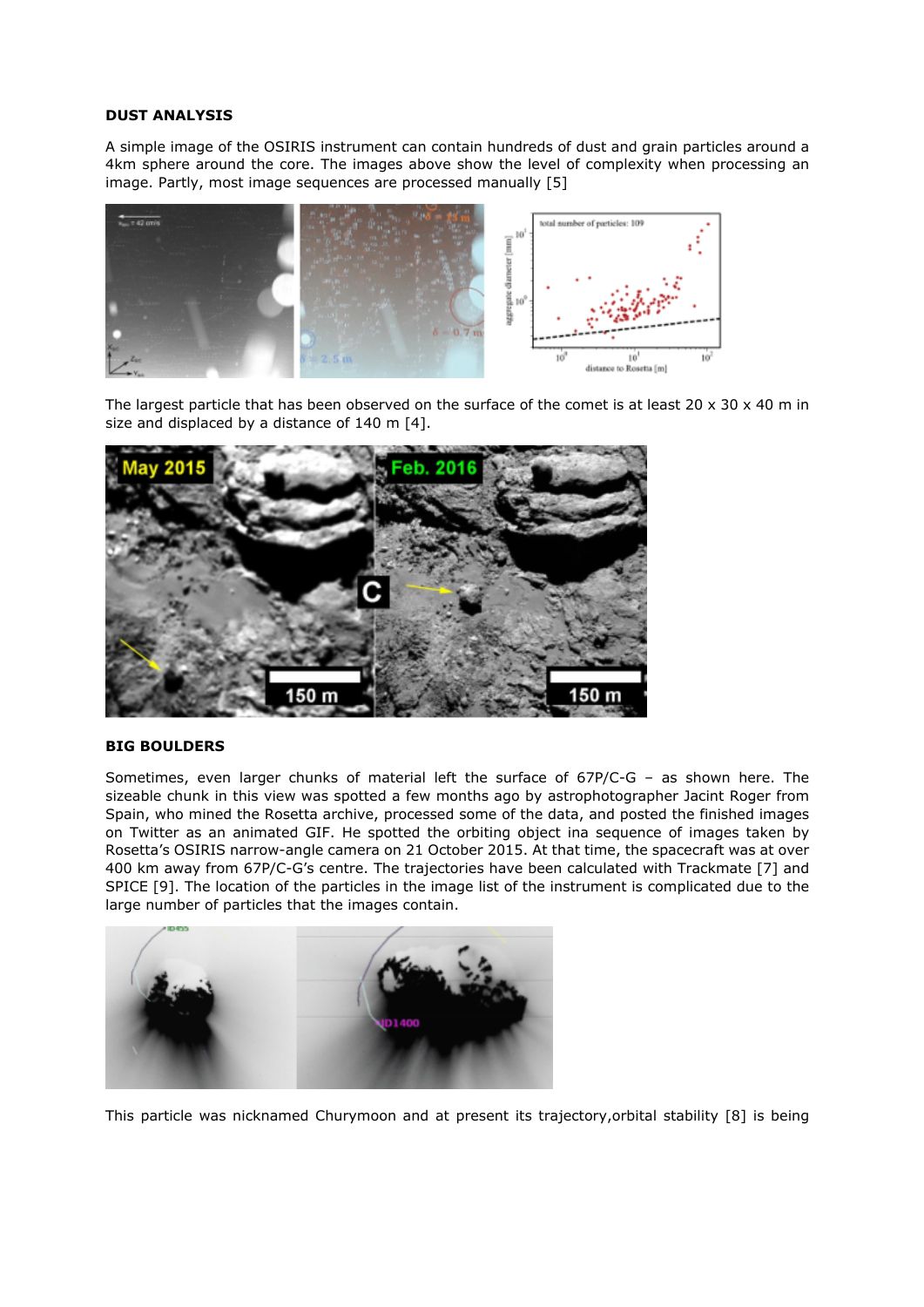studied as the consecuences of this discovery.



Following the methodology explained in [5], we can determine the size of Churymoon. Assuming that the photometric properties of the particle are the same as those of the nucleus, the total brightness of the particle divided by the total brightness of the comet per pixel gives us the fraction of pixels occupied by the particle.



The result, 3.9 meters in effective diameter, making Churymoon the largest 67P ejected particle ever detected.

\* The size could be slightly overestimated by the calculation method used (ice or glitter in the core).

#### **METHODOLOGY**

There is no universal method for calculating dust trajectories in comets [7]. To date, studies have been carried out on: trajectories close to the surface of the comet [2], in the first image; calculation of trajectories through parallax between two cameras on board Rosetta [13], [15], [16], in the second image; and orbital determination for long periods of time [11], in the third image. To determine Churymoon's trajectory, neither of these methods would work individually, but a combination of them could be effective:

Using the satellite's displacement as a parallax source, in the fourth image, the position and velocity could be determined if the particle remains long enough in the camera's field of view

This method has been automatically tested on other image sequences, in the last illustration, effectively solving the trajectories. The biggest drawback is the large number of false positives (stars, cosmic rays, etc ...) that make real detections difficult.



#### **CONCLUSSIONS**

The implications of discovering a particle like this suggest new unknowns:

- These particles would describe trajectories following the comet's rotation. If so, there would be a restriction in determining the distance assuming a pure radial motion.
- If the particle production ratio of more than one meter was high enough, they could be relevant in calculating the total production of gas and dust. The search for possible future Churymoons is